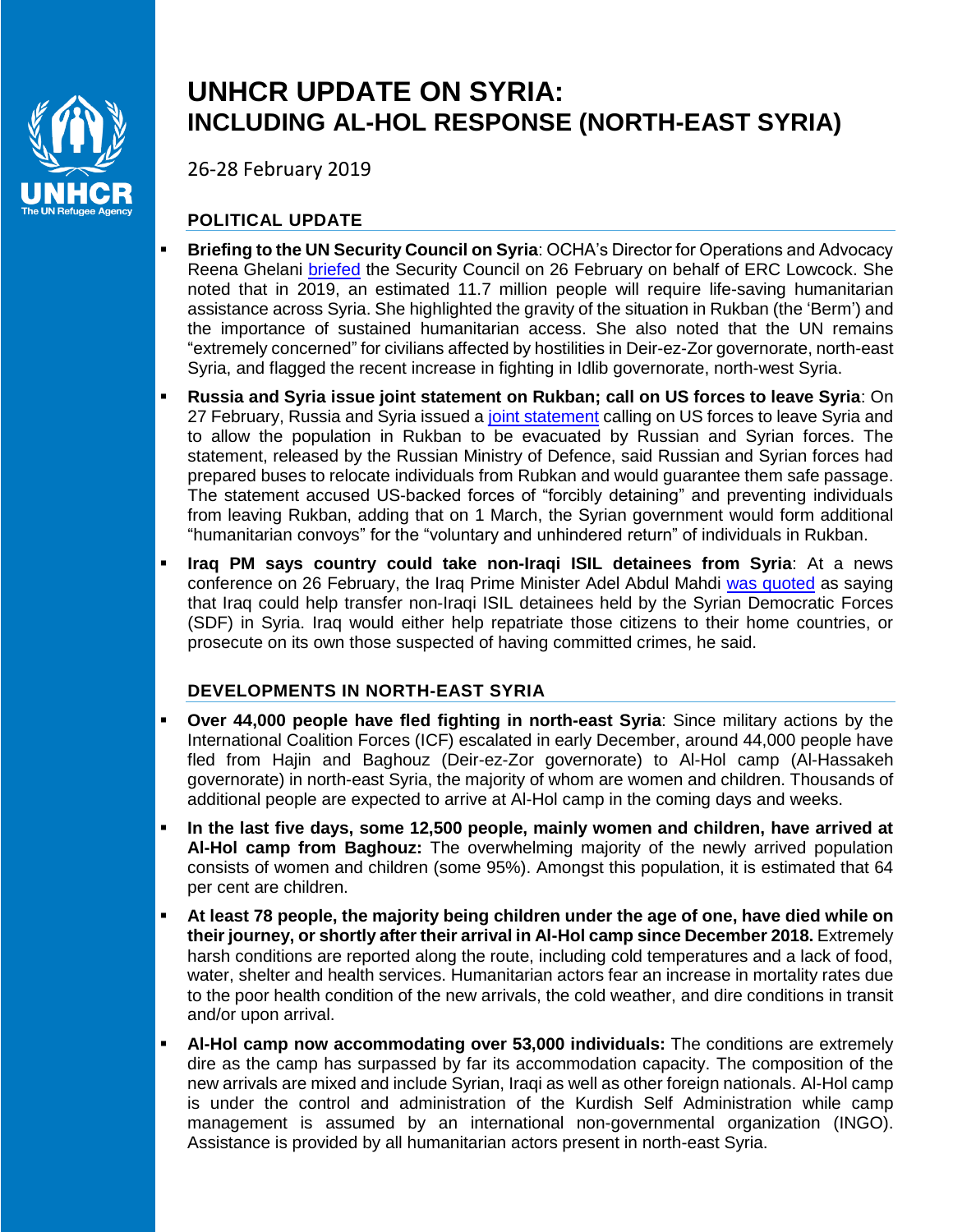

## **UNHCR RESPONSE TO NEW DISPLACEMENT**

- **Response efforts scaled up in Al-Hol camp:** Humanitarian partners have significantly scaled up assistance and service provision inside the camp, including site extension (into Phases 6 & 7) and expanded services at reception points. UNHCR and partners have set up 24 hour response teams to receive the new arrivals, quickly identify the most vulnerable cases and provide urgent assistance, especially to unaccompanied or separated children, persons with disabilities and those who require immediate medical assistance. However, existing resources and capacity have been severely over-stretched. Since 25 February, arrivals have been sheltered in the reception facilities until security screening procedures are completed, received emergency assistance and are moved to new zones of the camp, which are still underserved and lack basic services. On 26 February, some 500 people slept in the open, and an additional 500 individuals used only plastic sheeting to protect themselves from the cold.
- **Protection teams are present 24/7 in the camp:** They are mainly involved in early identification of persons with specific needs and fast-tracking of urgent cases (pregnant women, women with infants, persons with critical medical conditions) through screening procedure, emergency assistance and access to specialized services. Child protection teams have identified young children who have been exposed to extreme violence and there is an urgent need for specialized response for these children. Assembly point for unaccompanied and lost children have been established at screening area and managed by protection teams. An information desk has been set up to assist new arrivals to navigate through the assistance processes.
- **Response at the transit site near Suar town (Deir-ez-Zor governorate):** A further 3,000 people are at the Suar transit site awaiting transfer to Al-Hol. This site, midway between Hajin and Al-Hol, was established by UN and partners to provide assistance, including medical assistance for urgent cases, to the IDPs during the journey. IDPs have been provided with core relief items, winterization package, hygiene kits, sanitary napkins and baby diapers.



The humanitarian situation in Al-Hol camp (north-east Syria) is extremely dire, as large numbers of newly displaced people continue to arrive in the camp. © UNHCR